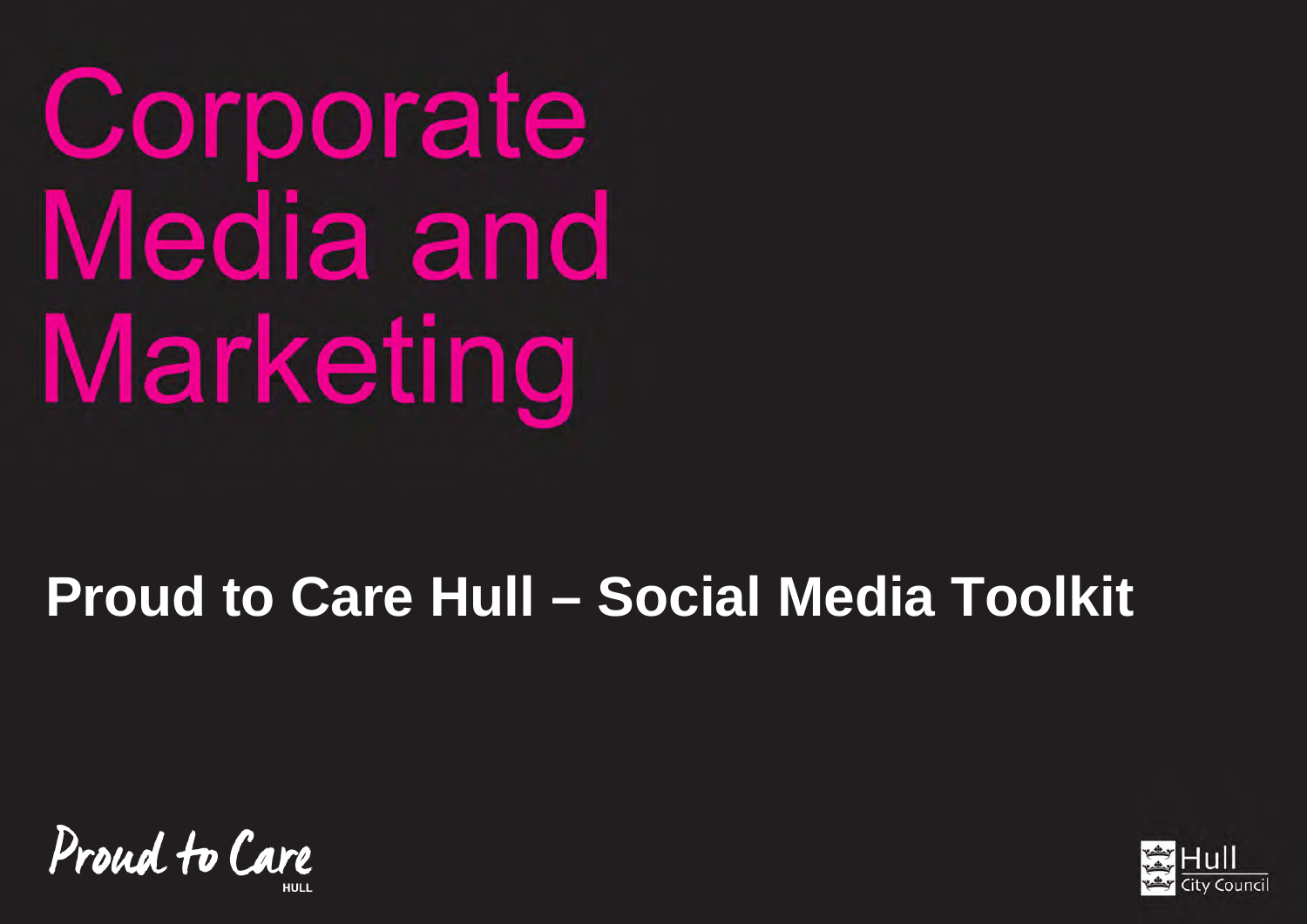## **1. Introduction**

There are many rewarding jobs and career opportunities in social care and Proud to Care Hull is the place find these opportunities. Proud to Care Hull is a new website which proves a one stop shop for all the social care vacancies, training and education opportunities, events and case studies for people interested in working in social care in Hull.

Proud to Care Hull also showcases Hull as a destination to live and work. Therefore, the website highlights the benefits and features of living in Hull and working in Hull.

## **2. Purpose of the toolkit**

There are two purposes of this toolkit:

- 1. To promote your organisation on social media and the vacancies which are available to people wanting to find work in the industry.
- 2. To further promote Proud to Care Hull as the place to find vacancies in the adult social care industry.



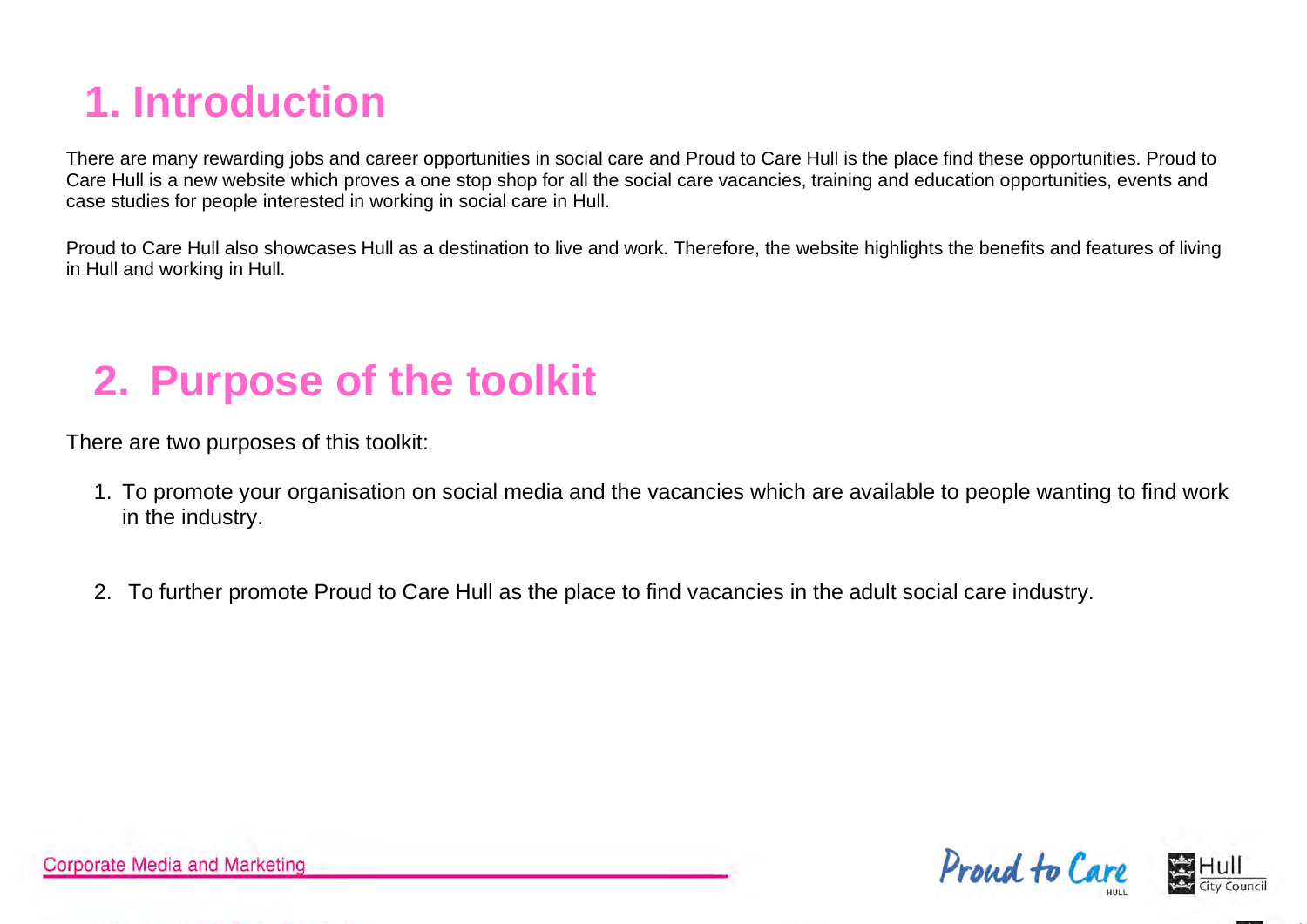#### **3. Social Media graphics**

Please see below for the social media graphics to be used in conjunction with the post examples below: \*Click on the image to download.









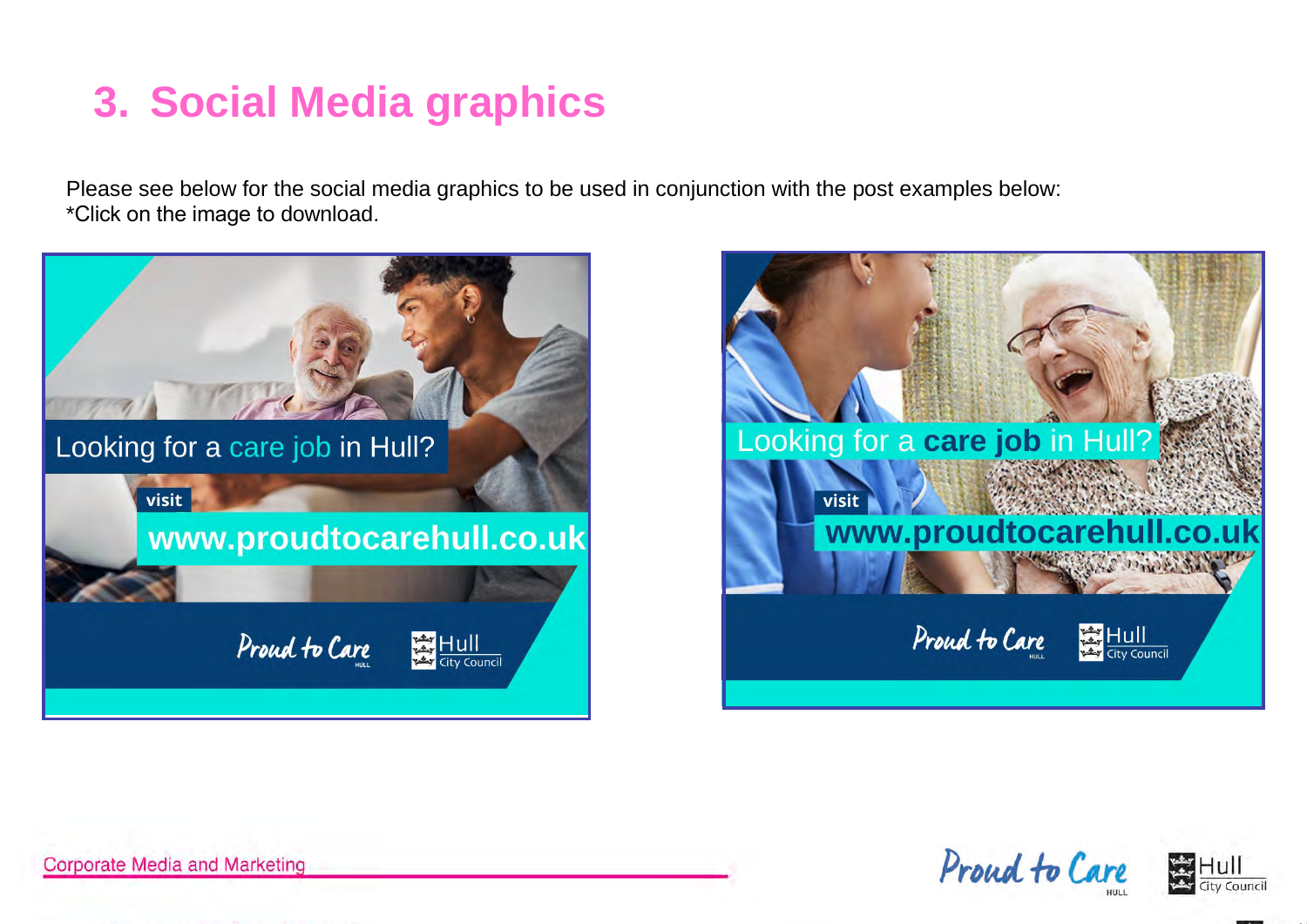







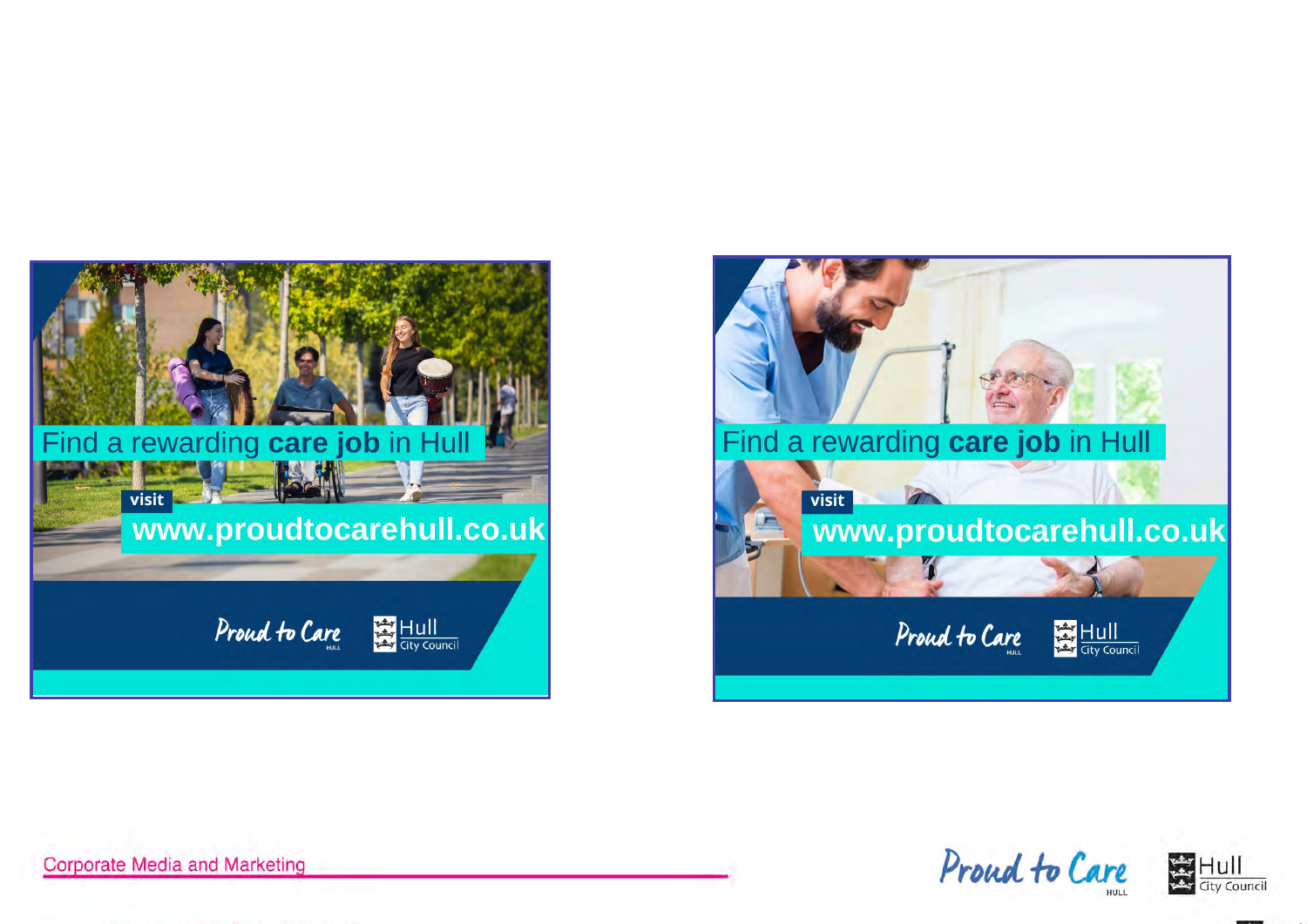#### **4. Example Social Media Posts**

- Are you a compassionate, caring and committed individual looking for a job in a rewarding industry? Visit #ProudtoCareHull for a one-stop shop of all the adult social vacancies in #Hull [www.proudtocarehull.co.uk](http://www.proudtocarehull.co.uk/)
- #Job Vacancy# [insert your job vacancy here] For more information or to see more vacancies in a rewarding industry in #Hull Visit [www.proudtocarehull.co.uk](http://www.proudtocarehull.co.uk/)
- #ProudtoCareHull is now live! Check out this new website which is a one-stop shop for all the vacanices within #AdultSocialCare in #Hull Visit [www.proudtocarehull.co.uk](http://www.proudtocarehull.co.uk/)
- #ProudtoCareHull is now the place for you to find rewarding jobs and career opportunities in #SocialCare in #Hull Visit [www.proudtocarehull.co.uk](http://www.proudtocarehull.co.uk/) today and start your journey
- #Hull is one of the north's most desirable places to live and work in. Why not start your journey in a rewarding industry and find a job in #AdultSocialCare today?! Visit [www.proudtocarehull.co.uk](http://www.proudtocarehull.co.uk/)